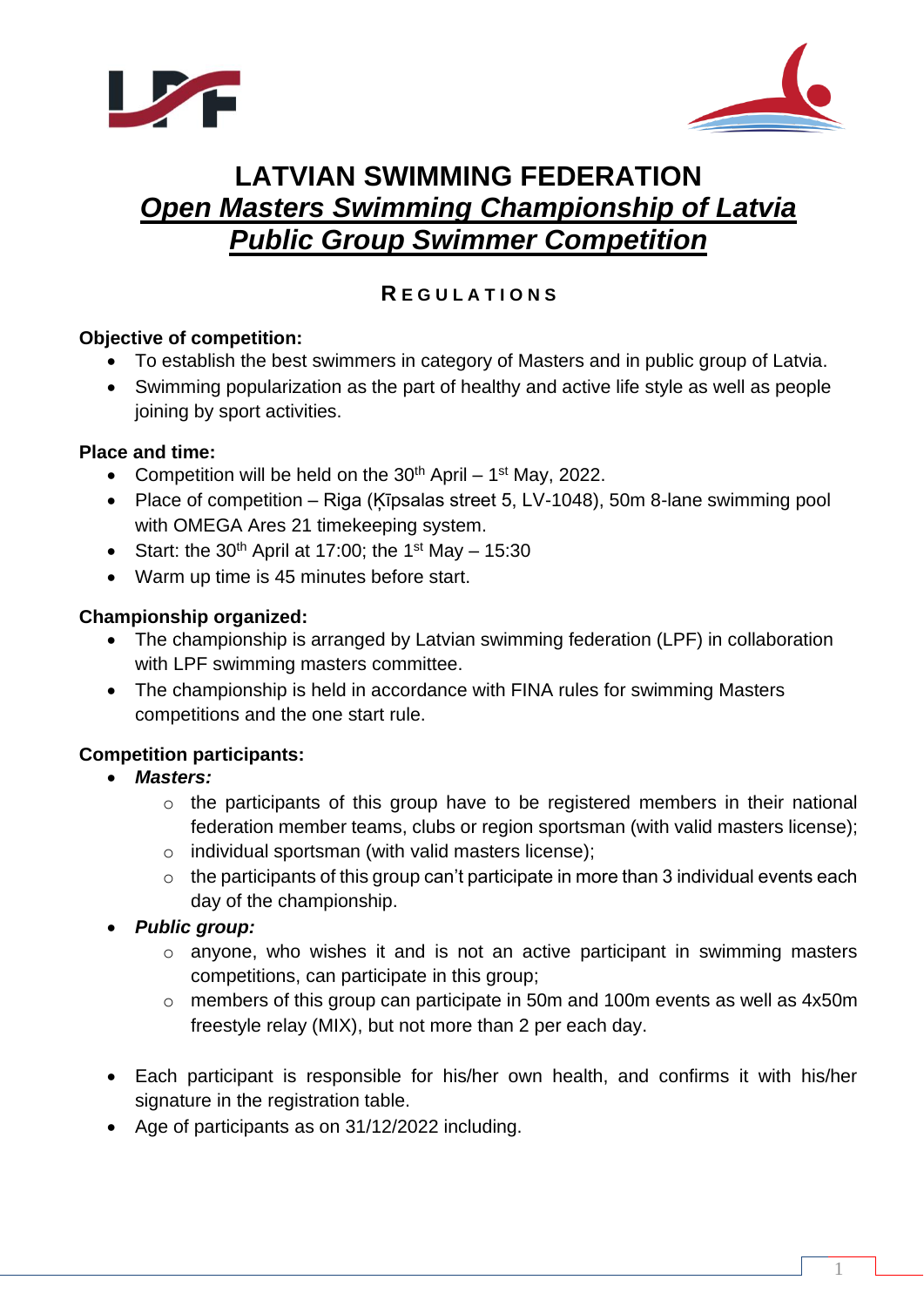



Age groups in individual events:

| $020-24$ | D 40-44 | H 60-64  | L 80-84 |
|----------|---------|----------|---------|
| A 25-29  | E 45-49 | l 65-69  | M 85-89 |
| B 30-34  | F 50-54 | $J70-74$ | N 90-94 |
| C 35-39  | G 55-59 | K 75-79  | $O$ 95+ |

Age groups in team relays:

| l A 100-119 | C 160-199 | E 240-279 | $G$ 320+ |
|-------------|-----------|-----------|----------|
| B 120-159   | D 200-239 | F 280-319 |          |

# **Participations fee:**

- Masters:
	- $\circ$  Per each event (50m, 100m and 200m) 5 EUR
	- $\circ$  Per each event (400m and 800m) 10 EUR
	- $\circ$  Per each event 1500m and relay 15 EUR
- Public group swimmers,
	- $\circ$  Per each entered event 5 EUR
	- $\circ$  Per each relay 15 EUR
- Organizations or representative of the organization is responsible for paying start fee for all their participants as one bank transfer.
- Participants, who doesn't represent any of LPF member organizations, need to pay participation fee no less than 5 days before competition as well as send payment order to [info@swimming.lv](mailto:info@swimming.lv)
- Receipt with estimated participation fee will be sent back to the email from which the application for competition was sent.
- In case the participation fee wasn't paid on time, the participant wouldn't be included in start protocol.
- The cash payment is not accepted.

# **Championship program:**

| 30 April (Saturday)                                                  |                                                                                                                                                                                                                             | 01 May (Sunday)                                                                                                                                                                                                                                                       |
|----------------------------------------------------------------------|-----------------------------------------------------------------------------------------------------------------------------------------------------------------------------------------------------------------------------|-----------------------------------------------------------------------------------------------------------------------------------------------------------------------------------------------------------------------------------------------------------------------|
| <b>Participant registration - 15:30</b>                              |                                                                                                                                                                                                                             |                                                                                                                                                                                                                                                                       |
| Warm up - 16:15                                                      |                                                                                                                                                                                                                             | Warm up - 14:45                                                                                                                                                                                                                                                       |
| Start - 17:00                                                        |                                                                                                                                                                                                                             | Start - 15:30                                                                                                                                                                                                                                                         |
| $\frac{1}{2}$<br>$\frac{3}{4}$<br>5/6<br>7/8<br>men)<br>9110<br>men) | 100m freestyle (women, men)<br>50 breaststroke (women, men)<br>400m medley (women, men)*<br>100m backstroke (women,<br>200m butterfly (women, men)<br>11/12 400m freestyle (women, men)*<br>13/14 200m breaststroke (women, | 20/21 200m freestyle (women, men)<br>22/23 100m breaststroke (women,<br>men)<br>24/25 100m butterfly (women, men)<br>26/27 50m backstroke (women, men)<br>28/29 200m medley (women, men)<br>30/31 50m freestyle (women, men)<br>32/33 200m backstroke (women,<br>men) |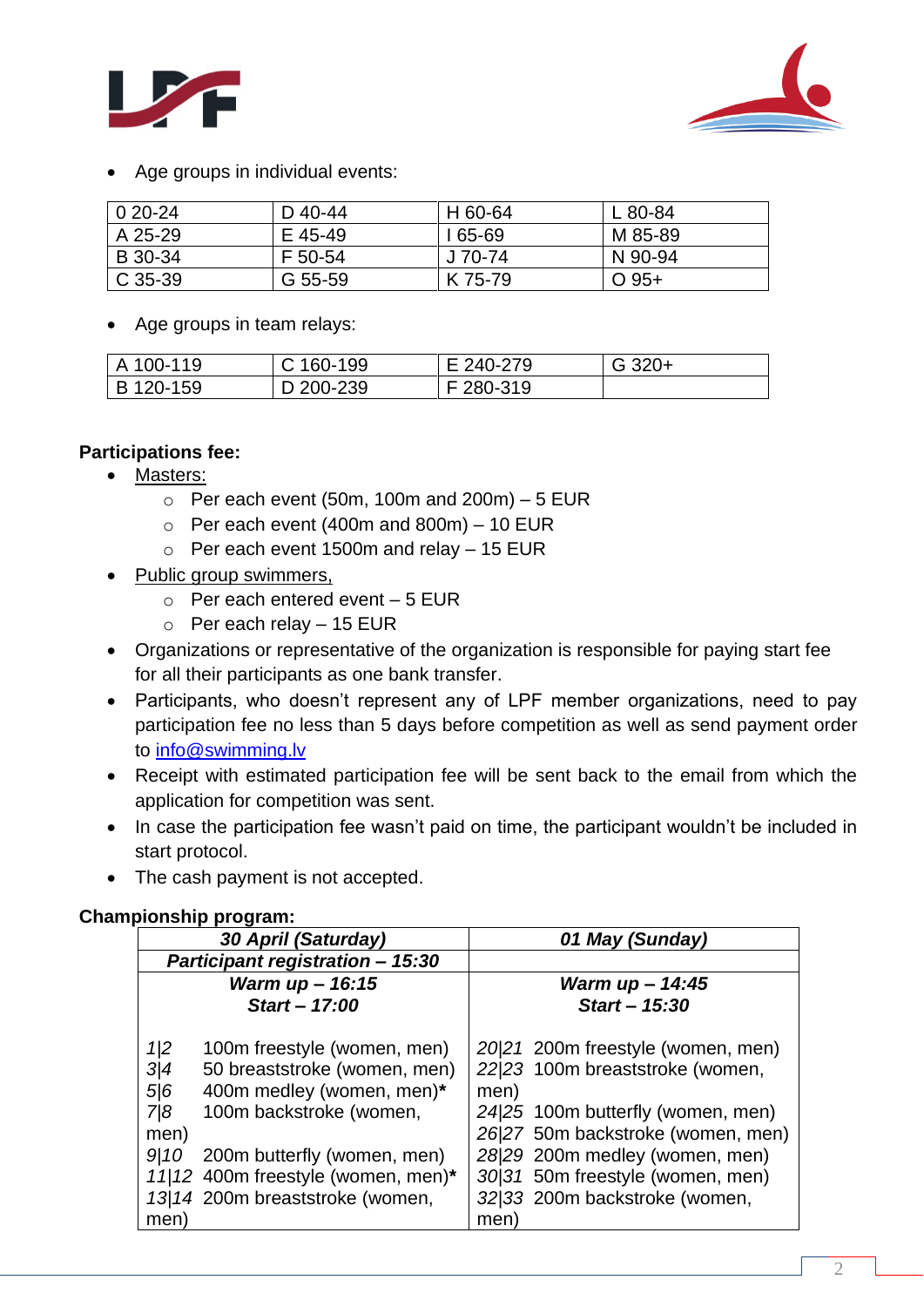



| 15/16 50m butterfly (women, men)                                                        | $34/35$ 1500 freestyle (women, men)* |  |  |  |
|-----------------------------------------------------------------------------------------|--------------------------------------|--|--|--|
| 17/18 800m freestyle (women, men)*                                                      | 4x50 medley relay (MIX)<br>36        |  |  |  |
| 4x50m freestyle relay (MIX)<br>19                                                       |                                      |  |  |  |
|                                                                                         | Award ceremony 30 minutes after      |  |  |  |
|                                                                                         | last start.                          |  |  |  |
| * in these events there is time limit:                                                  |                                      |  |  |  |
| 400m free style<br>$\bullet$                                                            | women $-9:00.00$ ; men $-8:00.00$    |  |  |  |
| 400m medley<br>woman $-9:30.00$ ; men $-8:30.00$<br>٠                                   |                                      |  |  |  |
| 800m free style<br>woman $-20:00.00$ ; men $-19:00.00$<br>$\bullet$                     |                                      |  |  |  |
| woman $-35:00.00$ ; men $-34:00.00$<br>• 1500m free style                               |                                      |  |  |  |
| If there will be a lot of participants in the events of 800m and 1500m free style, then |                                      |  |  |  |
| there will be two persons per lane. Please pay attention that each participant has      |                                      |  |  |  |
| only half lane in which he stays all the time of the event.                             |                                      |  |  |  |

#### **Awarding:**

- The first, the second and the third places are awarded in individual events and relay events with the respective medals in each age group.
- 10 best swimmers will be awarded with money prizes. Best swimmers will be found out by counting together two event points by using DSV Master Performance Table.
- each public group swimmer will be awarded with medal and diploma.

## **Registration:**

- Final Entries should be submitted using the Online Entry System that can be found on the address[:https://www.swimrankings.net/](https://www.swimrankings.net/i)
- By default technical entry times for an individual and relay events will be based on information from the European Swimming Federation (LEN) rankings database and other FINA members' competition results that are achieved in Open Competition in last fifteen (15) months and can be found on the website: [www.swimrankings.net.](http://www.swimrankings.net/)
- Applications are accepted from organizations which represent swimmers, team representatives or individual swimmers.
- Completed application form needs to be sent to LPF email address- info@swimming.ly till the 26<sup>th</sup> April 2022, 23:59.
- After the deadline the registration is closed.
- $\bullet$  If it's necessary the final changes in entry needs to be sent till 29<sup>th</sup> of April, 19:59, to email address - [info@swimming.lv.](mailto:info@swimming.lv)
- One hour before the session start is the last chance to submit team relay participant list – name, surname, year of birth and relay team age group – to competition secretary staff.

#### **COVID-19 safety:**

- The competition is organized in accordance with the regulations of LPF for the implementation of epidemiological safety measures to limit the distribution of Covid-19 infection during the competition;
- The organizer of the competition reserves the right to establish enhanced epidemiological safety measures, as well as to make any changes in the competition regulations with the aim to strengthen epidemiological safety and comply with the requirements and recommendations of specialists.